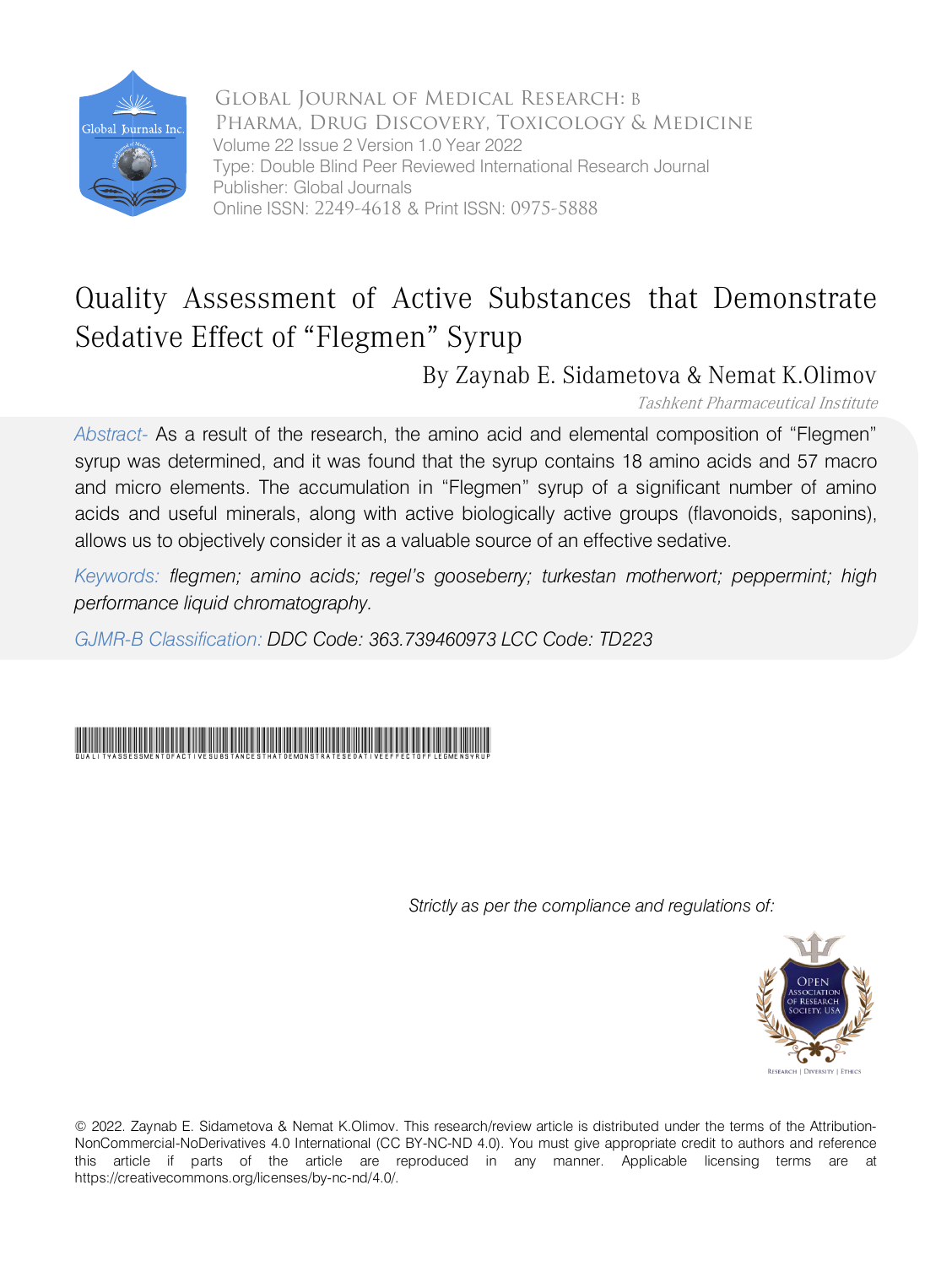# Quality Assessment of Active Substances that Demonstrate Sedative Effect of "Flegmen" Syrup

Zaynab E. Sidametova <sup>α</sup> & Nemat K.Olimov <sup>σ</sup>

Abstract- As a result of the research, the amino acid and elemental composition of "Flegmen" syrup was determined, and it was found that the syrup contains 18 amino acids and 57 macro and micro elements. The accumulation in "Flegmen" syrup of a significant number of amino acids and useful minerals, along with active biologically active groups (flavonoids, saponins), allows us to objectively consider it as a valuable source of an effective sedative.

*Keywords: flegmen; amino acids; regel's gooseberry; turkestan motherwort; peppermint; high performance liquid chromatography.*

### I. Introduction

mino acids are organic compounds which are considered material unity of all tissues of human body. They are responsible for metabolic mino acids are organic compounds which are considered material unity of all tissues of human body. They are responsible for metabolic processes and energy metabolism, ensuring the functioning of the body. Amino acids directly affect the state of the nervous system, regulating mental activity, mood and sleep [2,5]. A deficiency of even one building block can worsen a person's health and lead to serious biochemical and physiological disorders in the body. Therefore, amino acid supplements are best taken in all cases when you load yourself - physically or mentally, but cannot fill the increased need in a timely manner solely from food. There are three groups of amino acids that are replaceable, irreplaceable and conditionally essential [11, 12].

The deficiency of essential amino acids is compensated by the human body with plant foods, and in the case of medical indications, in the form of medicinal preparations containing these compounds. Many amino acids are not only of great physiological importance, but are highly effective pharmacological substances. Replaceable can be independently synthesized in the body. Essential ones are not synthesized on their own and enter the body with food. Conditionally essential amino acids can be synthesized independently in the presence of essential amino acids. There are several optimal periods for taking amino acids. During training, amino acids will help improve

athletic performance, muscle growth and strength, as well as speed up recovery processes after exercise. During diets and drying, amino acids will help maintain muscles and health during forced starvation, as well as speed up the process of burning fat. IN periods of mental load of amino acids will increase intellectual productivity and relieve excessive psychoemotional stress [9,10].

According to WHO, a significant part of the world's population suffers neuropsychiatric disorders during their lives. For the treatment of these types of disorders, sedative herbal preparations are often used, which is due to their wide range of action due to the presence of a complex of active substances in them, ease of use, ease of dosage, minimum contraindications and side effects.

With this in mind, from the plants most commonly used in the formulation of sedatives and having industrial stocks in the republic, namely, Regel's gooseberry, Turkestan motherwort, peppermint and licorice, we previously developed a collection and based on it a sedative syrup was obtained "Flegmen"[3,13].

Amino acids are an integral part of proteins, they perform one of the most important roles in the body. Almost all tissues are formed from them: skin, hair, ligaments, tendons. There are three types: replaceable, conditionally replaceable and irreplaceable. Non-essential amino acids are supplied to the body with food and can be synthesized in it. Essential amino acids must be supplied to the body from outside. Conditionally essential amino acids can be synthesized by the body from essential amino acids if necessary. There are twenty compounds in nature that form proteins. Non-essential amino acids include: glutamic acid, glycine, aspartic acid, serine, cysteine, tyrosine, alanine, proline. Essential amino acids are those amino acids that our body cannot produce on its own, they must be supplied with protein foods. Essential amino acids include: valine, isoleucine, leucine, threonine, methionine, lysine, phenylalanine, tryptophan, histidine. Conditionally essential amino acids include: arginine, tyrosine, cysteine. Each of them is responsible for a specific function [1,9,10].

As for the sources of obtaining biologically active substances, including amino acids, one of them is vegetable raw materials. In turn, it should be noted

*Author α: Doctor of Philosophical Sciences, Associate Professor, Tashkent Pharmaceutical Institute, Oybek Street 45, Tashkent, Uzbekistan. e-mail: info@pharma.uz*

 *Author σ: Doctor of Pharmaceutical Sciences, Professor, Tashkent Pharmaceutical Institute, Oybek Street 45, Tashkent, Uzbekistan.*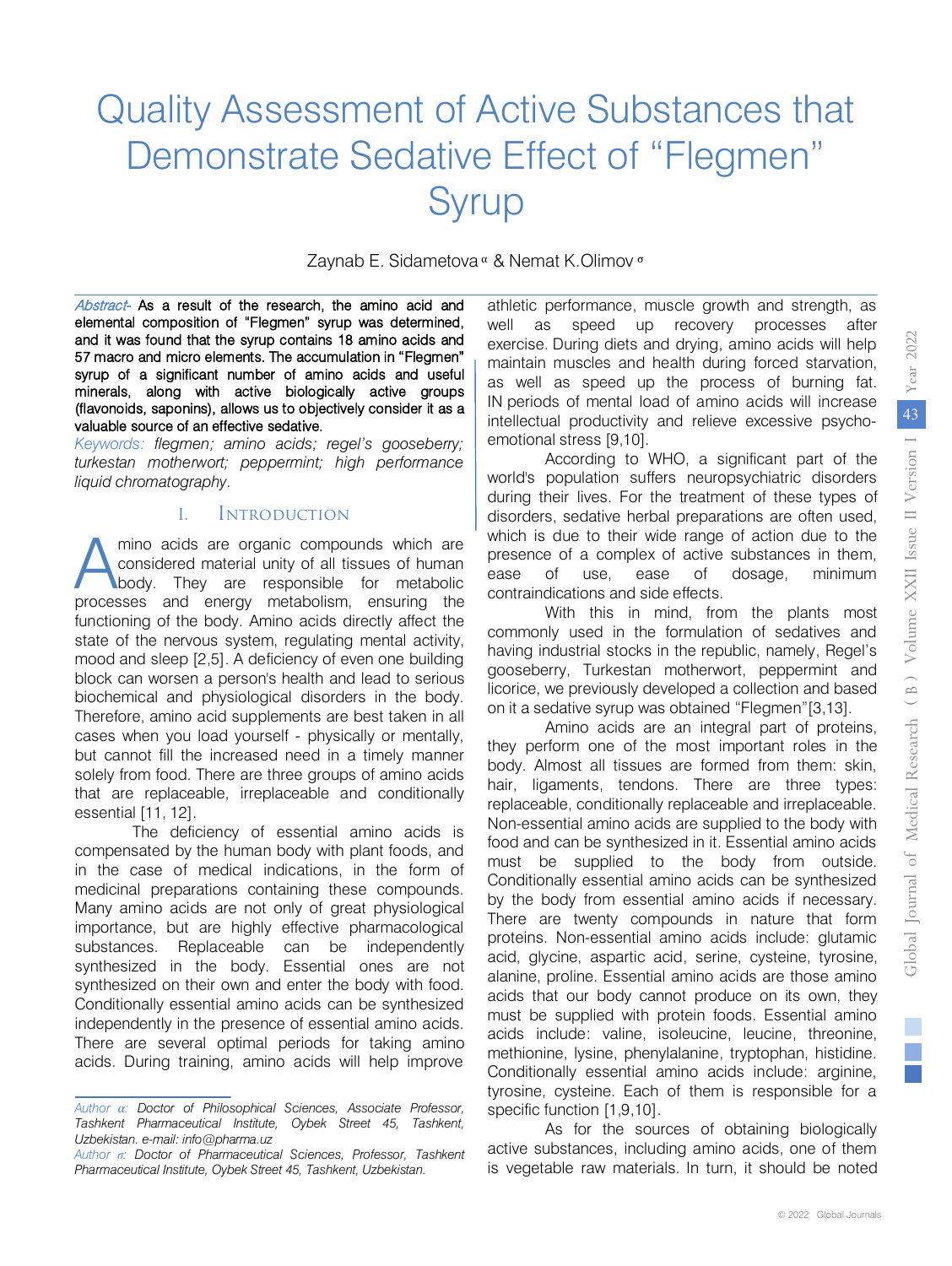"Flegmen" syrup - amino acids in order to identify their that biologically active substances of plant origin differ from synthetic compounds in that they are in plants in complexes easily absorbed by the body and biologically available concentrations [11,14]. Based on the above, this work, we decided to devote the study of one of the groups of such biologically active substances of the possible participation in the manifestation of the sedative effect of the drug.

*The purpose* of the study was the study of the amino acid and mineral composition of the sedative syrup "Flegmen".

#### II. Experimental Part and Methods

To this end, we decided to review the methods for the analysis of amino acids in various objects (primarily in drugs) described in the literature. At the same time, it was established that there are currently many methods for determining amino acids in various objects. Among them, the most common are methods for the determination of amino acids by reverse-phase and cation-exchange High Performance Liquid Chromatography (HPLC), as well as electrophoretic methods. Considering the high prevalence and a number of advantages over other methods, we preferred HPLC in the choice of the amino acid analysis method. In particular, the improvement of HPLC technology and its wide practical application makes it possible to solve the problems of separation and quantitative determination of very small amounts (10 mg/kg and below) of analyzed components in complex objects. However, the absence of chromophore groups in most amino acid molecules requires a derivatization step when using this method. At the same time, various reagents have been proposed for pre- and post-column derivatization.

Thus, in the works of a number of researchers on a C18 column in the gradient elution mode with a methanol-phosphate buffer mixture with fluorimetric detection, glutathione, glutamylcysteine, and 16 amino acids were simultaneously determined using ophthalaldehyde as a derivatizing agent. And in the works of a number of authors, naphthalenedialdehyde was used in the determination of desmosine, isodesmosine, and 17 other amino acids. 11-dansyl derivatives of amino acid isomers were separated (UV detection) on a β-cyclodextrin column using a mobile phase methanol– phosphate buffer (pH=6.5) [9, 10].

As you know, for each new drug, a specific analysis method should be developed for it. When developing an HPLC technique, in order to obtain reliable results, it is most important to find the optimal conditions for the analysis, the main of which is the choice of the mobile phase (the phase with the highest selectivity with respect to active substances), the column size, the type and size of the sorbent particles, and the elution mode

(gradient or isocratic mode), detection method (conditions), standard, etc. All this, of course, requires appropriate research using various reagents and solvents, as well as a waste of time. However, when reviewing the literature, we came across the HPLC technique [6] used to determine similar substances in a similar object. This circumstance led us to the idea of testing this technique for our case, in order to establish its suitability for determining amino acids in "Flegmen" syrup and, if necessary, modifying it.

The object of the study was the "Flegmen"sedative syrup obtained on the basis of a plant liquid extract. The syrup obtained in this way is a thick solution of a light brown color, with a characteristic odor and a sweet, slightly icy taste [3,13].

The suitability of the chromatographic system was checked by the efficiency of the chromatographic column, the degree of separation of the peaks and the relative standard deviation.

Chromatography of the amino acids of "Flegmen" syrup and a standard mixture of amino acids with a known concentration was carried out sequentially under similar conditions. The results of the chromatographic analysis of the amino acids of the "Flegmen" syrup are shown in fig. one.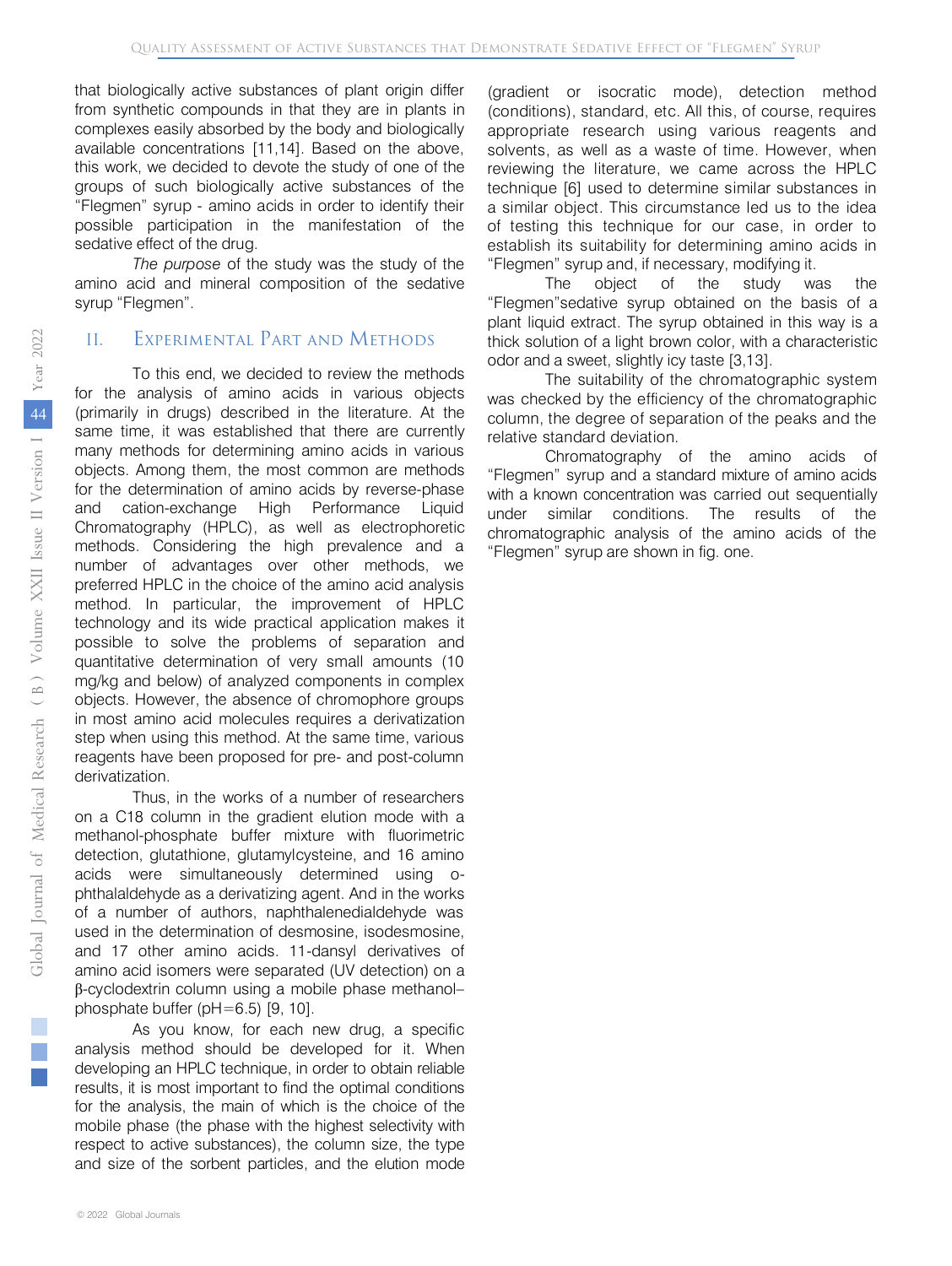



*1 - aspartic acid, 2 - glutamic acid, 3 - asparagine. 4 - serine, 5 - glutamine, 6 - histidine, 7 - threonine, 8 - glycine, 9 - arginine, 10 alanine, 11 - tryptophan, 12 - methionine, 13 - tyrosine, 14 - valine, 15 - phenylalanine, 16 - isoleucine, 17-leucine, 18-lysine.*

Identification and quantification of the amino acids contained in the study preparation was carried out by comparing the retention times and peak areas on the standard amino acid chromatogram with those on the amino acid chromatogram of the study preparation. Analysis of the obtained amino acid chromatograms of the test sample and the standard mixture showed the presence of several amino acids in the "Flegmen" syrup.

The results of the analysis with names, chemical formula and amino acid content are presented in Table 1.

Analysis of the obtained amino acid chromatograms of the test sample and the standard mixture showed the presence of several amino acids in the "Flegmen"syrup. The results of the analysis with names, chemical formula and amino acid content are presented in Table 1.

| No.      | Amino acid name         | Chemical formula     | Content $\mu$ g/ml |  |
|----------|-------------------------|----------------------|--------------------|--|
| one      | Aspartic acid           | $C_4H_7O_4N$         | 0.0240             |  |
| 2        | Glutamine acid          | $C_5H_9O_2N$         | 0.0840             |  |
| 3        | Asparagine              | $C_4H_8N_2O_3$       | 0.0044             |  |
| five     | Glutamine               | $C_3H_7O_3N$         | 0.0124             |  |
| 6        | Histidine               | $C_4H_9O_2N$         | 0.0038             |  |
| 7        | Threonine *             | $C_6H_9O_2N_3$       | 0.0292             |  |
| 8        | Glycine                 | $C_2H_5NO_2$         | 0.0543             |  |
| nine     | argenin                 | $C_2H_5O_2N$         | 0.0668             |  |
| 10       | Alanine                 | $C_6H_{14}O_2N_4$    | 0.0418             |  |
| eleven   | tryptophan              | $C_{11}H_{12}N_2O_2$ | 0.0218             |  |
| 12       | Methionine *            | $C_5H_{11}NO_2S$     | 0.0421             |  |
| 13       | Tyrosine *              | CoH11NO3.            | 0.0112             |  |
| fourteen | Valine *                | $C_2H_5O_2N$         | 0.0177             |  |
| 15       | Phenylalanine *         | $C_6H_9O_2N_3$       | 0.0177             |  |
| 16       | Isoleucine *            | $C_6H_{13}O_2N$      | 0.0092             |  |
| 17       | Leucine *               | $C_6H_{13}NO_2$      | 0.0092             |  |
| eighteen | Lysine HCI <sup>*</sup> | $C_6H_{14}N_2O_2$    | 0.0713             |  |
|          |                         |                      | 0.5209             |  |

*Table 1*

\* *Essential amino acids*

## III. Research Results

According to the research data, "Flegmen" syrup contains 18 amino acids, which indicates a high biological value of the sum of amino acids of the studied liquid extract. Among the amino acids of the collection, glutamic acid predominates, which is used in the treatment of diseases of the central nervous system.

From this it follows that the amino acids of the studied syrup can participate in the manifestation of the pharmacological activity of the syrup.

Further research was aimed at studying the mineral composition of "Flegmen" syrup.

Trace elements have been known for a long time, but only very recently they have been recognized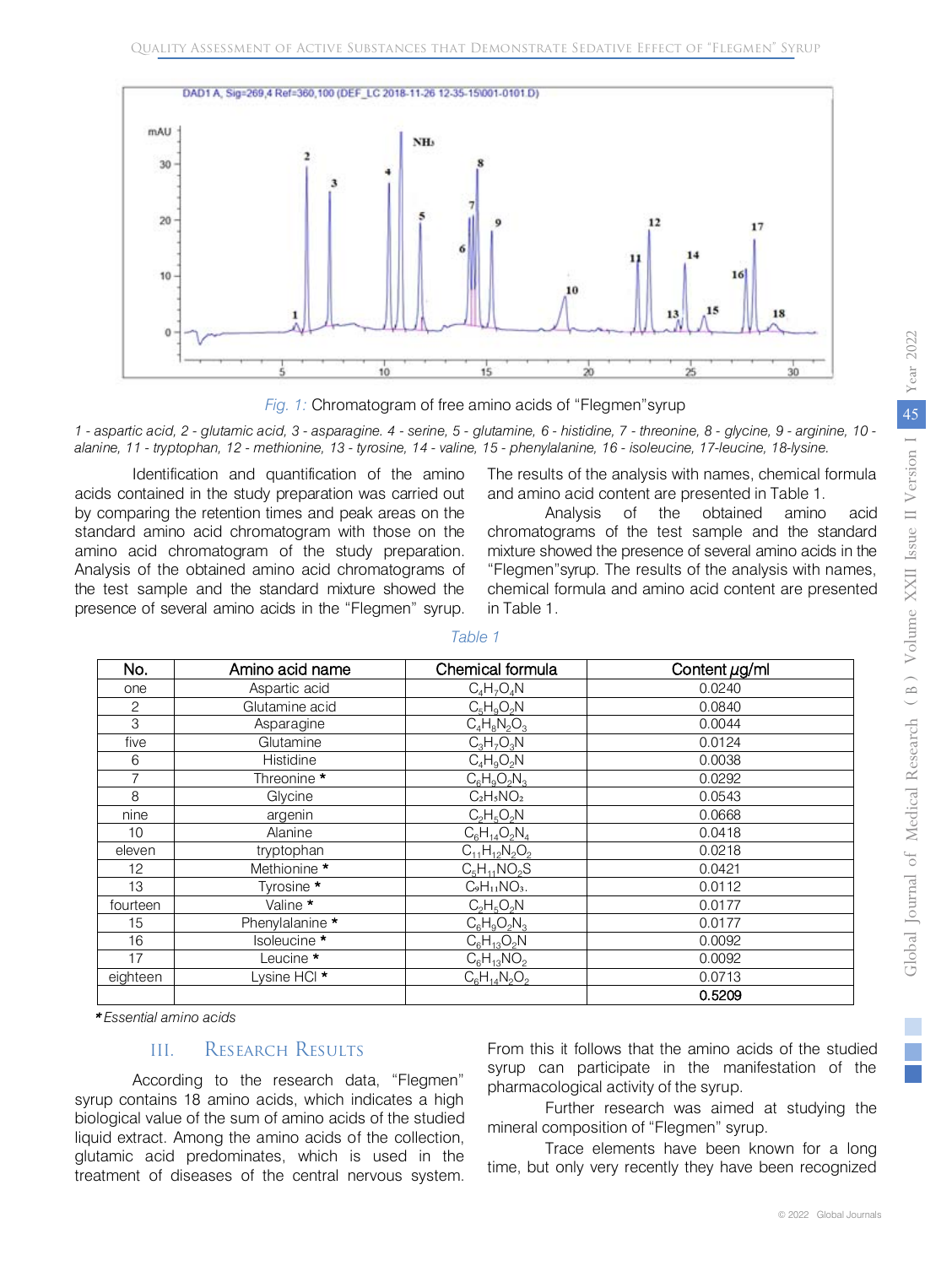as substances necessary for Life. Trace elements are "food mainly for the endocrine glands", more precisely, for enzyme enzymes, since they are catalysts for vital processes. In the impact on the body, all microelements are interconnected and interdependent. Human needs for these "metals of life" are very individual. Minerals make up only 4% of the mass of the human body. Half of this amount is part of the solid parts of the body: bones, teeth, nails, hair, soft tissues. The rest is in the blood, in the intercellular and intracellular fluid.

70-80% of our body mass is water and gases soluble in it - carbon, hydrogen, nitrogen and oxygen, and most of all in our body oxygen is about 60% of body weight, carbon - about 17%, hydrogen - about 10%, nitrogen – only  $3\%$  [3].

Micro and macro elements control metabolic processes, maintain the physical and chemical integrity of cells and tissues by maintaining characteristic bioelectric potentials. It is microelements that play the main role in the activity of enzymatic processes necessary for life. That is why their deficiency, as well as excess, will immediately affect human health. It should be noted that the intercellular space contains mainly sodium and calcium, and inside the cells - potassium and magnesium. If the balance between them is disturbed, a person develops various diseases, accompanied by swelling. In this case, the balance should be maintained both between sodium and calcium, and between potassium and magnesium [2,12].

It should also be noted that the minerals contained in plants are divided into two groups: the first, called macroelements, includes potassium, sodium, calcium, magnesium, manganese, silicon, chlorine, phosphorus; plant ash contains at least hundredths of a percent of these elements; the second, called trace elements, include: iron, copper, zinc, iodine, barium, etc. Their content in the ash is thousandths of a percent. Accumulation of trace elements in plants is often selective: different types of plants grow in the same soil conditions, and only some of them are able to concentrate certain microelements [4,7,14].

The determination of the elemental composition was carried out using a highly sensitive multi-element analysis method - mass spectral with inductively coupled plasma (ICP - MS) [15]. As a result of the analysis, the presence of 57 mineral elements was established in the syrup. According to the results obtained, 2 elements (Br and K) were contained in concentrations from 100 to 1000 mg/kg, 2 elements (Na and Mg) ranged from 10 to 100 mg/kg, 2 elements (P and Fe) ranged from 1 to 10 mg/kg), and below 1 mg/kg 51 elements (Fe, Zn, B, Cr, Al, I, Sr, Mn, Cu, Ca, Sc, Ba, Mo, Ni, Li, V, Se, Sb, Zr, Sn , Nb, As, Co, Ga, Ag, Cd, Ta, Cs, Te,W, Tl, Bi, Re, Nd, Ce, Pb, Hf, Y, Gd, In, Sm, La, Er, Eu, Dy , Pr, Lu, Ho, Tm, Au, Hg, Pt)[102; pp.-206- 213].resultsand study of the elemental composition of "Flegmen" syrup are presented in table 2 .

| Element   | Soda in $\mu$ g/ml | Element   | Sod-e in<br>mcg/ml | Element   | Soda - e in mcg/ml |
|-----------|--------------------|-----------|--------------------|-----------|--------------------|
| Br        | 4015               | Li        | 0.016              | Nd        | 0.00018            |
| Κ         | 2755               | v         | 0.01               | Ce        | 0.00018            |
| Na        | 51.9               | Se        | 0.011              | <b>Pb</b> | 0.00015            |
| mg        | 16.5               | Sb        | 0.005              | hf        | 0.00013            |
| P         | 1.96               | Zr        | 0.003              | ٧         | 0.0001             |
| Fe        | 1.41               | sn        | 0.002              | Gd        | 0.00007            |
| Zn        | 0.22               | Nb        | 0.0016             | In        | 0.00007            |
| в         | 0.16               | As        | 0.0012             | sm        | 0.00006            |
| Cr        | 0.14               | <b>CO</b> | 0.0011             | La        | 0.00006            |
| Al        | 0.12               | Ga        | 0.001              | Er        | 0.00006            |
|           | 0.125              | Ag        | 0.0008             | Eu        | 0.00005            |
| Sr        | 0.11               | CD        | 0.0007             | Dy        | 0.0005             |
| Mn        | 0.08               | Та        | 0.0007             | Pr        | 0.00004            |
| Cu        | 0.08               | Сs        | 0.00055            | Lu        | 0.00003            |
| Ca        | 0.07               | Тe        | 0.0004             | Ho        | 0.000019           |
| <b>SC</b> | 0.03               | W         | 0.00046            | Tm        | 0.00001            |
| Ba        | 0.042              | TI        | 0.00035            | Au        | 0.0000039          |
| Mo        | 0.033              | Bi        | 0.00033            | hg        | 0.0000023          |
| Ni        | 0.01               | Re        | 0.00026            | Pt        | 0.0000023          |

*Table 2:* Elemental composition of "Flegmen" syrup

As the data in table 2 show, "Flegmen" syrup contains 57 elements. Of these elements, calcium, magnesium, potassium, sodium and chlorine, which are part of the cell in the form of ions, are vital. The listed elements are included in the group of macronutrients.

Macronutrients in the syrup, the largest quantities are: bromine, potassium, sodium, magnesium, phosphorus, iron, zinc, boron, chromium. Elements found in syruphaving a positive effect on the vital activity of the organism, to a certain extent, contribute to an increase

F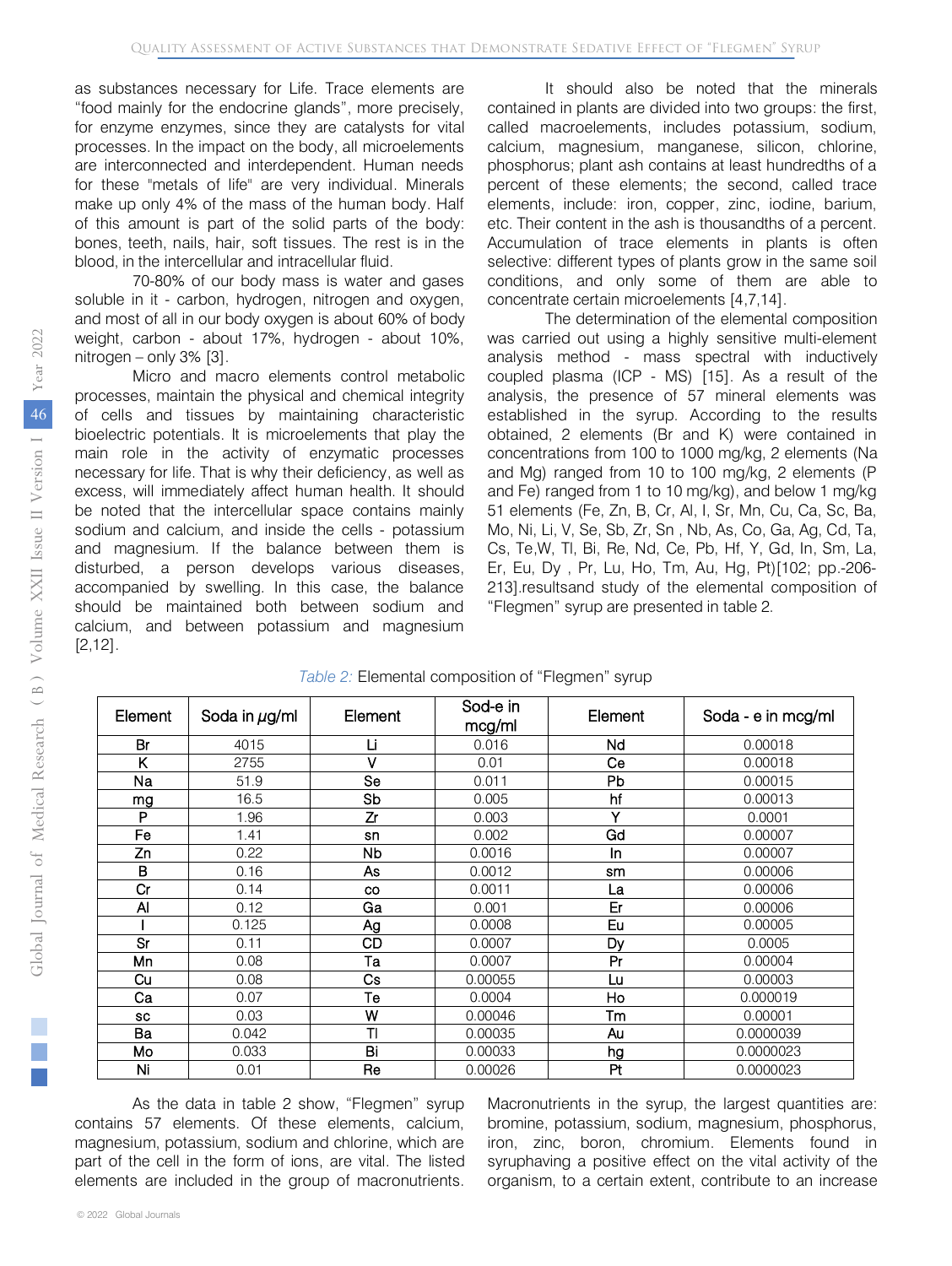in the pharmacological value of this medicinal vegetable syrup due to the combination with its main biologically active substances [10].

The detected elements according to the degree of decrease in their content can be represented as the following series:  $Br > K > Na > Mg > P > Fe > Zn > B$ >Cr > Al> I> Sr > Mn= Cu> Ca >Sc >Ba>Mo>>Ni  $>$ Li  $>$ V  $>$ Se  $>$ Sb  $>$ Zr  $>$ Sn  $>$  Nb  $>$  As  $>$  Co  $>$  Ga  $>Aq > Cd = Ta > Cs > Te > W > Tl > Bi, >Re > Nd =$  $Ce > Pb > Hf > Y > Gd=In >Sm > La > Er > Eu > Dy$  $> Pr$  > Lu > Ho > Tm > Au > Hg = Pt

When determining the elemental composition of the syrup, special attention is paid to the content of toxic heavy metals - lead, cadmium and mercury, which the FAO and WHO Joint Commission on the Food Code (Codex Alimentaris) refers to the number of components subject to priority control in international food trade [8,9]. It is shown that the content of toxic heavy metals in the syrup is within the limits allowed by SanPin 0193- 06[4]. Comparison of the concentrations of these metals in the studied preparation with their clarks showed that their content practically corresponds to uncontaminated territories, which indicates the environmental safety of raw materials.

Thus, for the first time by the ICP - MS method, the mineral composition of "Flegmen" syrup was determined, in which the content of 57 elements was found. Elements such as bromine, potassium, sodium, magnesium, phosphorus, zinc have been found, which have a pronounced sedative effect and have a beneficial effect on nervous tissue, restoring performance after emotional and physical stress. The data obtained allow us to conclude that the elemental composition of the syrup is very diverse and, accordingly, can have a complex effect. It has been established that the content of toxic heavy metals lead, cadmium and mercury does not exceed the permissible values, which indicates the environmental friendliness and safe use of the syrup in medical practice.

Also, from table 2 it can be seen that in the "Flegmen" syrup such elements were found that are involved in sedative activity.

Magnesium deficiency, even if not too great, can be the cause of heart disease. A serious lack of this mineral leads to disastrous consequences - as a rule, to heart attacks. Lack of magnesium leads to anxiety, fear, confusion, depression. Also, there is hyperactivity, nervousness, stepping from foot to foot, jumping gait, sharpness of movements. Loss of balance, dizziness, fainting, weakness in the arms and legs, blood pressure disorders, cold extremities. The trace element magnesium promotes the absorption of calcium. Bromine is involved in the regulation of the activity of the thyroid gland, as it is a competitive inhibitor of iodine.

The lack of bromine in food leads to insomnia, growth retardation and a decrease in the number of erythrocytes in the blood [2,11]. Phosphorus and bromine have a pronounced sedative effect and have a beneficial effect on the nervous tissue, restoring performance after emotional and physical stress [2,11,12].

Lack of iodine contributes to the development of Graves' disease (goiter). Children and adolescents require more iodine than adults. Iodine is used in atherosclerosis, treatment of syphilis in the tertiary period, inflammatory processes of the respiratory tract, chronic mercury and lead poisoning, to prevent and treat goiter [2,11]. Potassium iodide is prescribed for mastopathy of the mammary gland and other neoplasms in the endocrine glands. Iodine has a sedative (calming ) effect on a person, increases mental abilities. Iodine is necessary for the synthesis of the thyroid hormone - thyroxine, as well as for the creation of phagocytes - patrol cells in the blood, which must destroy debris and foreign bodies. Phagocytes capture and digest microorganisms, defective cells.

Lithium prevents the development of neuropsychiatric diseases and has a positive effect on the treatment of schizophrenia [2,11,12]. Zinc deficiency is of exceptional importance, as it not only leads to underdevelopment of the nervous and reproductive systems, but is also deeply linked to immunodeficiency problems. T-lymphocytes in conditions of zinc deficiency are inactive.

Potassium is a very common mineral found in many foods. The best sources of potassium are plant products, especially dried fruits and berries, nuts, seeds, Jerusalem artichoke, potatoes, radishes, cabbage, green vegetables, oatmeal, beets, bananas, bread, currants, tomatoes. Symptoms of potassium deficiency are muscle weakness, heart problems and mental disorders. Low potassium intake can lead to sodium retention and high blood pressure. A potassiumrich diet has been linked to beneficial effects on cardiovascular health. The macroelement potassium is needed, first of all, for the transmission of nerve impulses, to maintain the acid-base balance of the blood, for normal carbohydrate metabolism, to ensure muscle contraction. Its need increases primarily with vomiting and prolonged diarrhea, with profuse sweating, with diuretics, with increased excretion of potassium in the urine, which can be caused, as well as excessive amounts of sodium, coffee, sugar and/or alcohol consumed, or low blood sugar levels. blood.

The macronutrient sodium is primarily needed for normal water exchange between blood cells and tissues, to maintain the acid-base balance in the body, to transmit nerve impulses, to ensure muscle contraction.

A profound lack of sodium can lead to coma and death. Excessive consumption of this macronutrient burdens the kidneys, causes edema (normal water exchange between blood cells and tissues is disturbed), can cause an increase in blood pressure, and leads to